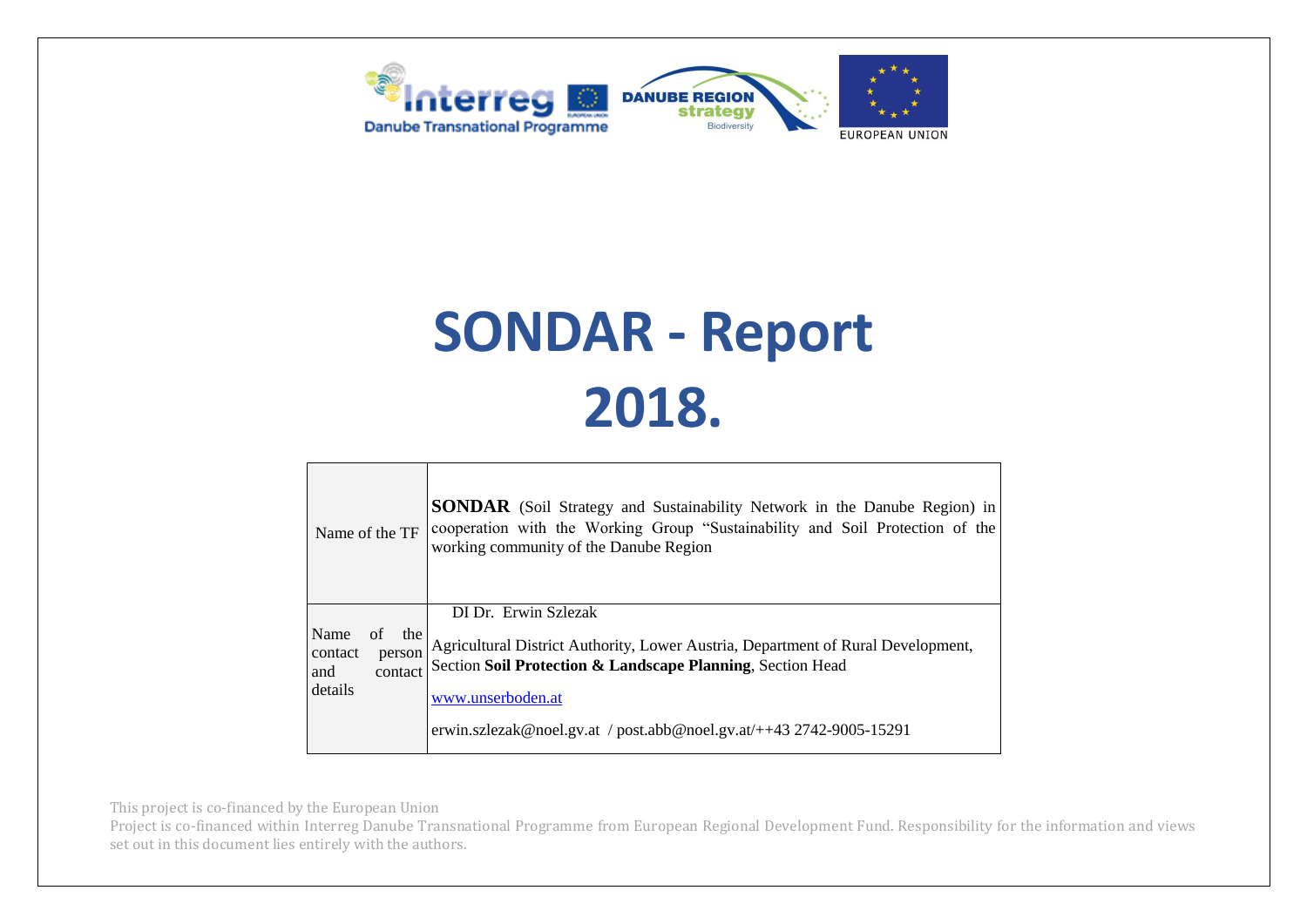

| Please describe the activities carried out during the 2018. |                                                                                                                                                                                                                                                                                                                              |  |
|-------------------------------------------------------------|------------------------------------------------------------------------------------------------------------------------------------------------------------------------------------------------------------------------------------------------------------------------------------------------------------------------------|--|
| No.                                                         |                                                                                                                                                                                                                                                                                                                              |  |
|                                                             |                                                                                                                                                                                                                                                                                                                              |  |
| Title of the activity                                       |                                                                                                                                                                                                                                                                                                                              |  |
| of<br>The<br>the<br>name                                    | PA 6.12: To raise awareness about soil protection with a special focus on Soil Quality                                                                                                                                                                                                                                       |  |
| project/program which the                                   | <b>Network projects for Soil Awareness and Soil Quality:</b>                                                                                                                                                                                                                                                                 |  |
| activity was part of (if any)                               |                                                                                                                                                                                                                                                                                                                              |  |
| Short description of the                                    | <b>Network projects for Soil Awareness and Soil Quality:</b>                                                                                                                                                                                                                                                                 |  |
| activity (goals, method,                                    | Soil Fertility and Micro – farming                                                                                                                                                                                                                                                                                           |  |
| place of implementation,                                    | http://www.unserboden.at/879-0-Bericht DLT Tagung 2018.htm                                                                                                                                                                                                                                                                   |  |
| beneficiaries )                                             |                                                                                                                                                                                                                                                                                                                              |  |
|                                                             | Healthy $Soil = Healthy Food = Healthy People$<br>Small-scale food production systems are increasingly attracting the attention of producers, consumers and scientists as a possible solution to the manifold                                                                                                                |  |
|                                                             | ecological and economic dilemma of agriculture and food supply in a world with an ever increasing population. Such systems typically involve intense                                                                                                                                                                         |  |
|                                                             | labour and aim at high and diverse productivity on small pieces of land. Small-scale food production has been employed in weak economies (subsitence                                                                                                                                                                         |  |
|                                                             | agriculture) for meeting the own demands of food, and more recently becomes popular as an alternative to conventional food supply systems for citizen and                                                                                                                                                                    |  |
|                                                             | entrepreneurs also in wealthy regions, e.g. the "market gardener" company based in Canada. While this approach appears promising for meeting the                                                                                                                                                                             |  |
|                                                             | increasing demand for high quality and quantity of food supply under different economic and social settings, in-depth evaluation of their sustainability is                                                                                                                                                                  |  |
|                                                             | yet required. This includes various dimensions such as the origin, rate and quality of energy, organic matter, nutrient and water inputs, as well as the                                                                                                                                                                     |  |
|                                                             | economic viability and implications for food security and safety if small-scale food production is to become a substantial contributor to food supply. This<br>conference brings together practitioners, experts, scientists and students from the Danube region and other parts of the world to demonstrate and discuss the |  |
|                                                             | opportunities and challenges for sustainable soil use and food production in small-scale systems.                                                                                                                                                                                                                            |  |
|                                                             | http://www.unserboden.at/files/arge_dl_ak_soil_landuse_april_25_2018_steiner.pdf                                                                                                                                                                                                                                             |  |
|                                                             |                                                                                                                                                                                                                                                                                                                              |  |
|                                                             |                                                                                                                                                                                                                                                                                                                              |  |
|                                                             |                                                                                                                                                                                                                                                                                                                              |  |
| Persons/organizations<br>for                                | Working Group "Sustainability and Soil Protection of the working community of the Danube Region                                                                                                                                                                                                                              |  |
| responsible<br>implementation                               |                                                                                                                                                                                                                                                                                                                              |  |
|                                                             | Climate Green 2017 – 2020 / SONDAR since 2010 / Working Group of Danube Countries since 1990                                                                                                                                                                                                                                 |  |
| Implementation period                                       |                                                                                                                                                                                                                                                                                                                              |  |
| Achieved<br>results                                         | Know how Transfer in the Danube Region and start of Cross border projects for Soil Awareness and Quality (INTEKO and Climate                                                                                                                                                                                                 |  |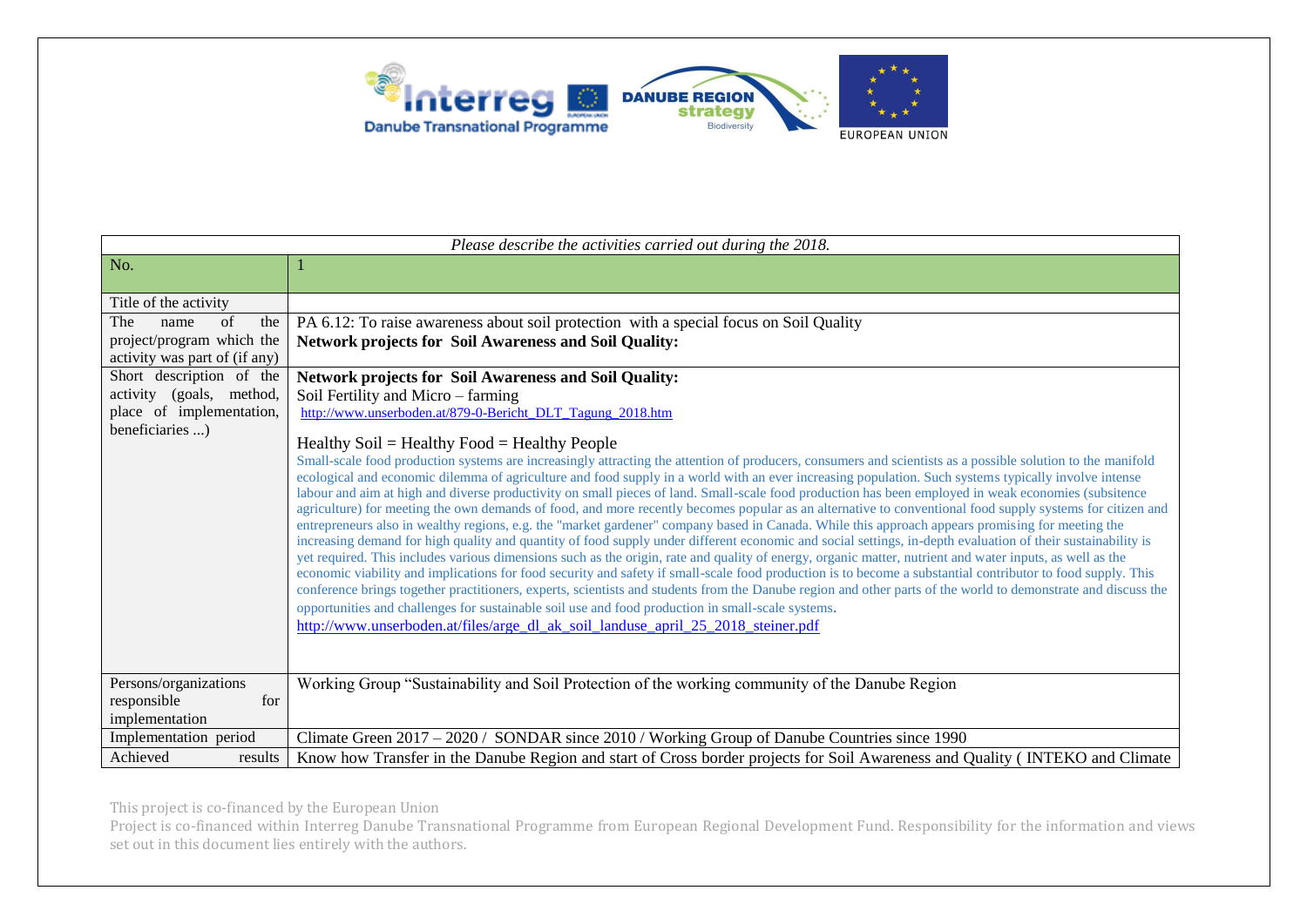

| <i>(quantitative)</i><br>and        | Green) as examples                                                                                               |
|-------------------------------------|------------------------------------------------------------------------------------------------------------------|
| qualitative)                        |                                                                                                                  |
| $\propto$<br>of<br>Budget<br>source |                                                                                                                  |
| funding                             |                                                                                                                  |
|                                     | Relation with the EUSDR   PA 6.12: To raise awareness about soil protection with a special focus on Soil Quality |
| Action plan                         |                                                                                                                  |
| Please describe if you have         |                                                                                                                  |
| encountered<br>some                 |                                                                                                                  |
| problems/ difficulties and          |                                                                                                                  |
| how did you overcame                |                                                                                                                  |
| them (if any)                       |                                                                                                                  |
| Please describe procedure           | Meeting in Sofia – BULGARIA on 22.10 2018 – side event of EUSDR Annual Forum                                     |
| number of TF<br>and                 | http://www.unserboden.at/files/minutes_sofia_22.10.2018_1.pdf                                                    |
| meetings during the 2018,           |                                                                                                                  |
| as well as other relevant           | Meeting and Danube Conference in Tulln 24 <sup>th</sup> 25 <sup>th</sup> April 2018 - AUSTRIA                    |
| meetings if applicable              | http://www.unserboden.at/879-0-Bericht_DLT_Tagung_2018.htm                                                       |
| (RoP for the TF and the             | http://www.unserboden.at/files/arge dl ak soil landuse april 25 2018 steiner.pdf                                 |
| minutes can be annexed to           | http://www.unserboden.at/899-0-Donaulaender.htm                                                                  |
| the report)                         |                                                                                                                  |
| Any other comments                  |                                                                                                                  |

| Please describe the activities carried out during the 2018.      |                                                                                                                                                                                 |  |
|------------------------------------------------------------------|---------------------------------------------------------------------------------------------------------------------------------------------------------------------------------|--|
| No.                                                              |                                                                                                                                                                                 |  |
| Title of the activity                                            | PA 6.12: To raise awareness about soil protection with a special focus on Soil Quality                                                                                          |  |
|                                                                  | <b>Cross border projects for Soil Awareness and Quality: examples</b>                                                                                                           |  |
| The<br>the<br><sub>of</sub><br>name                              | <b>Cross border projects for Soil Awareness and Quality: examples</b>                                                                                                           |  |
| which<br>project/program<br>the activity was part of (if<br>any) | INTECO Interreg ATCZ 2016 -2019 (innovations of technologies in composting,compostuse and soil protection) on-going /<br>http://www.unserboden.at/files/inteko_dlt_20170426.pdf |  |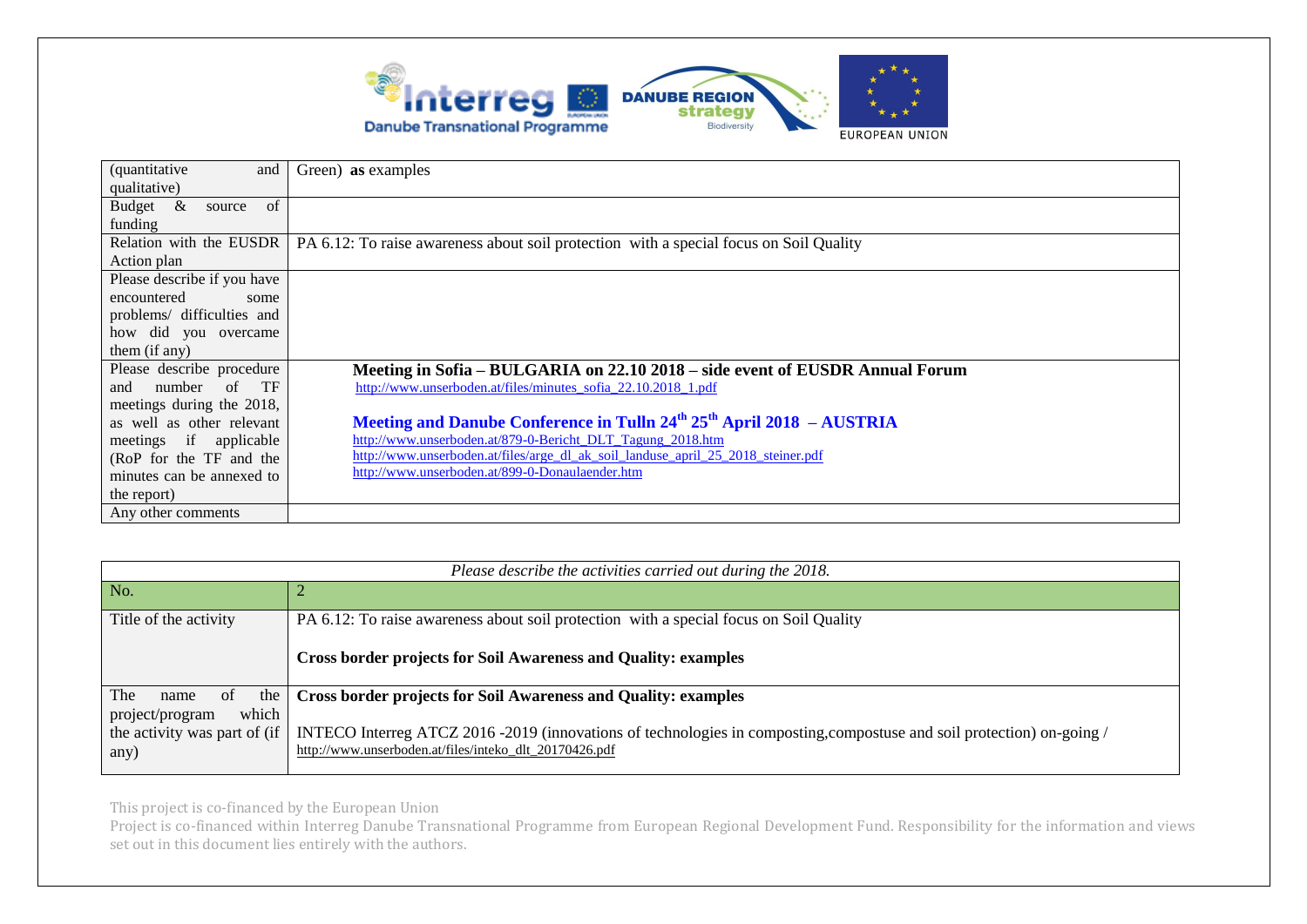

|                                                                                                     | Climate Green Interreg ATCZ142 (2018-2020) (adaption of green infrastructure on climate change) start 9 <sup>th</sup> May 2018 in Tulln<br>AUSTRIA/http://www.unserboden.at/898-0-Klimagruen.htm                                                                                                                                                                                                                                                                                                                                                                                                                                                                                                                                                                                                                                                                                                                                         |
|-----------------------------------------------------------------------------------------------------|------------------------------------------------------------------------------------------------------------------------------------------------------------------------------------------------------------------------------------------------------------------------------------------------------------------------------------------------------------------------------------------------------------------------------------------------------------------------------------------------------------------------------------------------------------------------------------------------------------------------------------------------------------------------------------------------------------------------------------------------------------------------------------------------------------------------------------------------------------------------------------------------------------------------------------------|
| Short description of the<br>activity (goals, method,<br>place of implementation,<br>beneficiaries ) | For politics and administration, climate change and the increasing loss of biodiversity are inevitable challenges that also affect the<br>green infrastructure in many ways. Green infrastructures are often not yet adapted to the needs of climate change on both sides of<br>the border and often suffer from a lack of biodiversity; Green infrastructure is used inadequately for mitigation and soil protection<br>measures and measures to strengthen the ecosystem.<br>The overarching project goal is therefore to initiate the adaptation of the existing green infrastructure to climate change in the<br>participating regions, to initiate a strengthening of the ecosystem and increase the biodiversity of the "Green Infrastructure" and to<br>actively implement climate protection measures by expanding the Green Infrastructure.<br>The Project Kickoff took place at 9 <sup>th</sup> of May 2018 in Tulln (Austria) |
| Persons/organizations<br>responsible<br>for<br>implementation                                       | INTECO Interreg ATCZ 2016 -2019 (innovations of technologies in composting, compostuse and soil protection) on-going /<br>http://www.unserboden.at/files/inteko_dlt_20170426.pdf<br>Climate Green Interreg ATCZ142 (2018-2020) (adaption of green infrastructure on climate change) start 9 <sup>th</sup> May 2018 in Tulln<br>AUSTRIA/http://www.unserboden.at/898-0-Klimagruen.htm                                                                                                                                                                                                                                                                                                                                                                                                                                                                                                                                                     |
| Implementation period<br>Achieved<br>results<br><i>(quantitative)</i><br>and<br>qualitative)        | Climate Green 2017 - 2020 / SONDAR since 2010 / Working Group of Danube Countries since 1990<br>Core output of the project<br>- Guidelines, guidelines and programs serve the relevant thematic institutions, in particular municipalities and regional<br>administrations, as orientation for implementation measures<br>- Pilot and model projects: improve the local environmental situation and serve as a model for other projects by municipalities,<br>regional administrations, initiatives, farmers and businesses.<br>- Information, education and advisory activities: provide information, connect and provide cross-border exchanges for<br>municipalities, regional administrative bodies, initiatives, farmers, experts, and the general public.                                                                                                                                                                          |
| $\&$<br>of<br>Budget<br>source<br>funding                                                           |                                                                                                                                                                                                                                                                                                                                                                                                                                                                                                                                                                                                                                                                                                                                                                                                                                                                                                                                          |